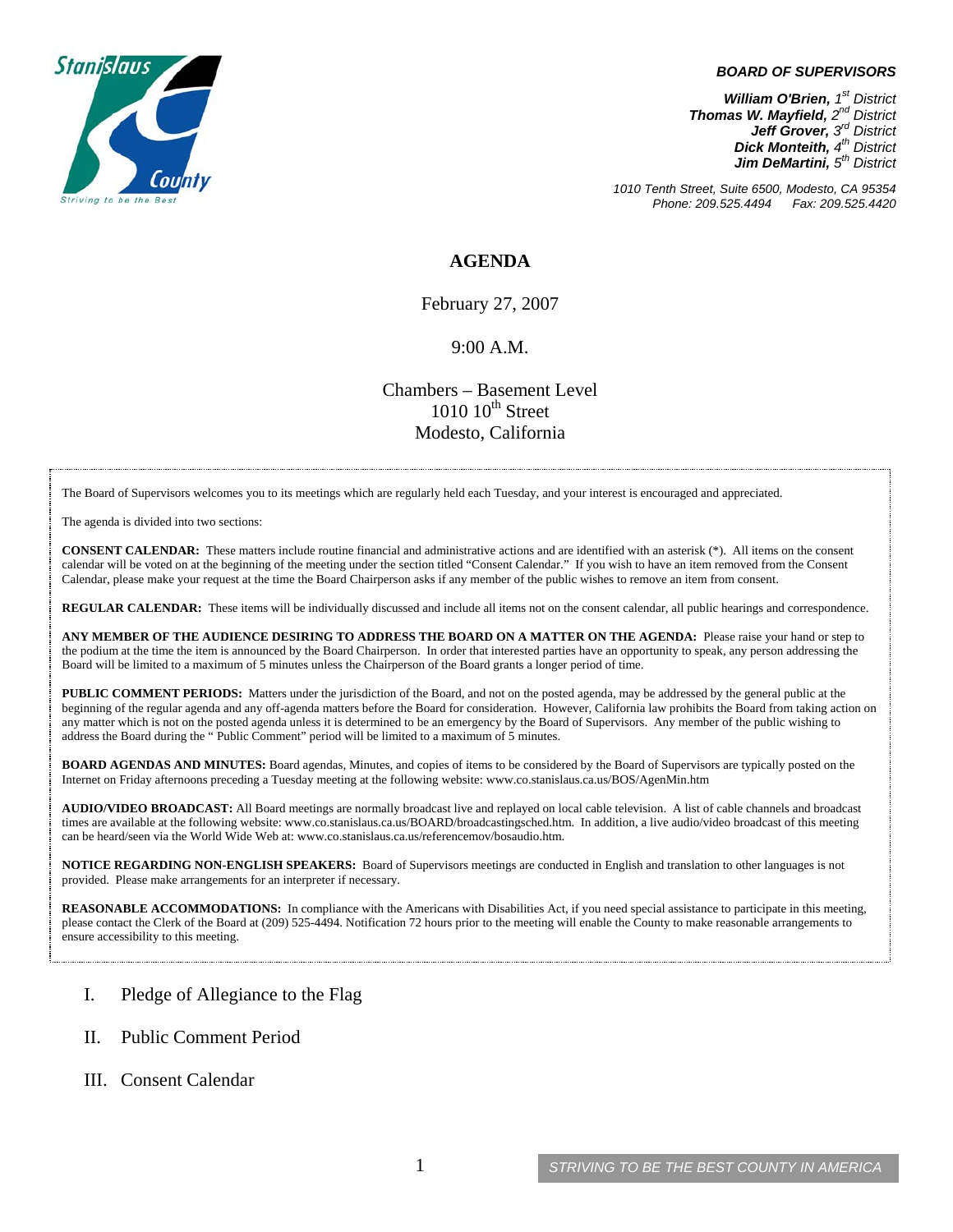# IV. Agenda Items

- A. Miscellaneous
- \* 1. Approval of the Minutes for February 13, 2007 ([View Item](http://www.co.stanislaus.ca.us/BOS/MINUTES/2007/min02-13-07.pdf))
- \* 2. Approval of Request to Reschedule the Public Hearing to Consider an Appeal of the Planning Commission's Denial of Parcel Map Application No. 2006-02 - Furtado Family Trust from March 6, 2007 at 9:20 a.m. to March 27, 2007 at 9:20 a.m. ([View Item](http://www.co.stanislaus.ca.us/BOS/Agenda/2007/20070227/A02.pdf))
- \* 3. Approval of Commendations for:
	- a. James S. Duval Upon his Retirement from the Stanislaus County Planning and Community Development Department and the Stanislaus County Redevelopment Agency ([View Item](http://www.co.stanislaus.ca.us/BOS/Agenda/2007/20070227/A03a.pdf))
	- b. Bob Kachel Upon his Retirement from the Stanislaus County Planning and Community Development Department ([View Item](http://www.co.stanislaus.ca.us/BOS/Agenda/2007/20070227/A03b.pdf))
- \* 4. Approval to Proclaim March 2007 as the Social Worker Recognition Month in Stanislaus County ([View Item](http://www.co.stanislaus.ca.us/BOS/Agenda/2007/20070227/A04.pdf))
- \* 5. Approval of Appointments of:
	- a. Nick Hackler to the Stanislaus County Economic Development Action Committee ([View Item](http://www.co.stanislaus.ca.us/BOS/Agenda/2007/20070227/A05a.pdf))
	- b. Jim Weaver to the Stanislaus Economic Development and Workforce Alliance ([View Item](http://www.co.stanislaus.ca.us/BOS/Agenda/2007/20070227/A05b.pdf))
- \* 6. Approval to Accept the Resignations of:
	- a. Joe Mendonza and Sharon Davison from the Stanislaus County Child Abuse Prevention Council ([View Item](http://www.co.stanislaus.ca.us/BOS/Agenda/2007/20070227/A06a.pdf))
	- b. Melissa Borrelli from the Commission on Aging ([View Item](http://www.co.stanislaus.ca.us/BOS/Agenda/2007/20070227/A06b.pdf))
- \* 7. Approval to Adopt an Amendment to the Empire Union School District's Conflict of Interest Code ([View Item](http://www.co.stanislaus.ca.us/BOS/Agenda/2007/20070227/A07.pdf))
- B. Chief Executive Office
- \* 1. Approval to Adopt the Recommendations of the Nuisance Abatement Hearing Board
	- (Environmental Resources) Regarding the following Properties:
		- a. 5570 8th Street, Keyes, CA, CE No. 06-705 ([View Item](http://www.co.stanislaus.ca.us/BOS/Agenda/2007/20070227/B01a.pdf))
		- b. 1101 S. West Avenue, Turlock, CA, CE No. 06-694 ([View Item](http://www.co.stanislaus.ca.us/BOS/Agenda/2007/20070227/B01b.pdf))
		- c. 901 S. West Avenue, Turlock, CA, CE No. 06-696 ([View Item](http://www.co.stanislaus.ca.us/BOS/Agenda/2007/20070227/B01c.pdf))
		- d. 1000 S. West Avenue, Turlock, CA, CE No. 06-697 ([View Item](http://www.co.stanislaus.ca.us/BOS/Agenda/2007/20070227/B01d.pdf))
		- e. 1100 S. West Avenue, Turlock, CA, CE No. 06-698 ([View Item](http://www.co.stanislaus.ca.us/BOS/Agenda/2007/20070227/B01e.pdf))
		- f. 1148 S. West Avenue, Turlock, CA, CE No. 06-699 ([View Item](http://www.co.stanislaus.ca.us/BOS/Agenda/2007/20070227/B01f.pdf))
		- g. 105 Orchard and 0 Spencer, Vernalis, CA, CE No. 06-249 ([View Item](http://www.co.stanislaus.ca.us/BOS/Agenda/2007/20070227/B01g.pdf))
- \* 2. Approval to Adopt the Recommendations of the Nuisance Abatement Hearing Board Regarding the Cost Accounting to Abate the Nuisance at 201 Cowan Street, Modesto, CA, CE No. 04-323 ([View Item](http://www.co.stanislaus.ca.us/BOS/Agenda/2007/20070227/B02.pdf))
- \* 3. Approval to Adopt the Recommendations of the Nuisance Abatement Hearing Board Regarding the Approval of the Administrative Civil Citation to Abate the Nuisance CE No. 06-249 at 105 Orchard and 0 Spencer, Vernalis, California – Environmental Resources ([View Item](http://www.co.stanislaus.ca.us/BOS/Agenda/2007/20070227/B03.pdf))
- \* 4. Approval to Establish the Budget for the Paradise Medical Office Remodel Project at 401 Paradise Road, Building E, Modesto, CA – Chief Executive Office ([View Item](http://www.co.stanislaus.ca.us/BOS/Agenda/2007/20070227/B04.pdf))
- \* 5. Acceptance of the Stanislaus County Treasury Pool's January 2007 Monthly Investment Report – Treasurer - Tax Collector ([View Item](http://www.co.stanislaus.ca.us/BOS/Agenda/2007/20070227/B05.pdf))
- \* 6. Approval to Accept Annual Audited Financial Reports for the Fiscal Year Ended June 30, 2006 – Auditor-Controller ([View Item](http://www.co.stanislaus.ca.us/BOS/Agenda/2007/20070227/B06.pdf))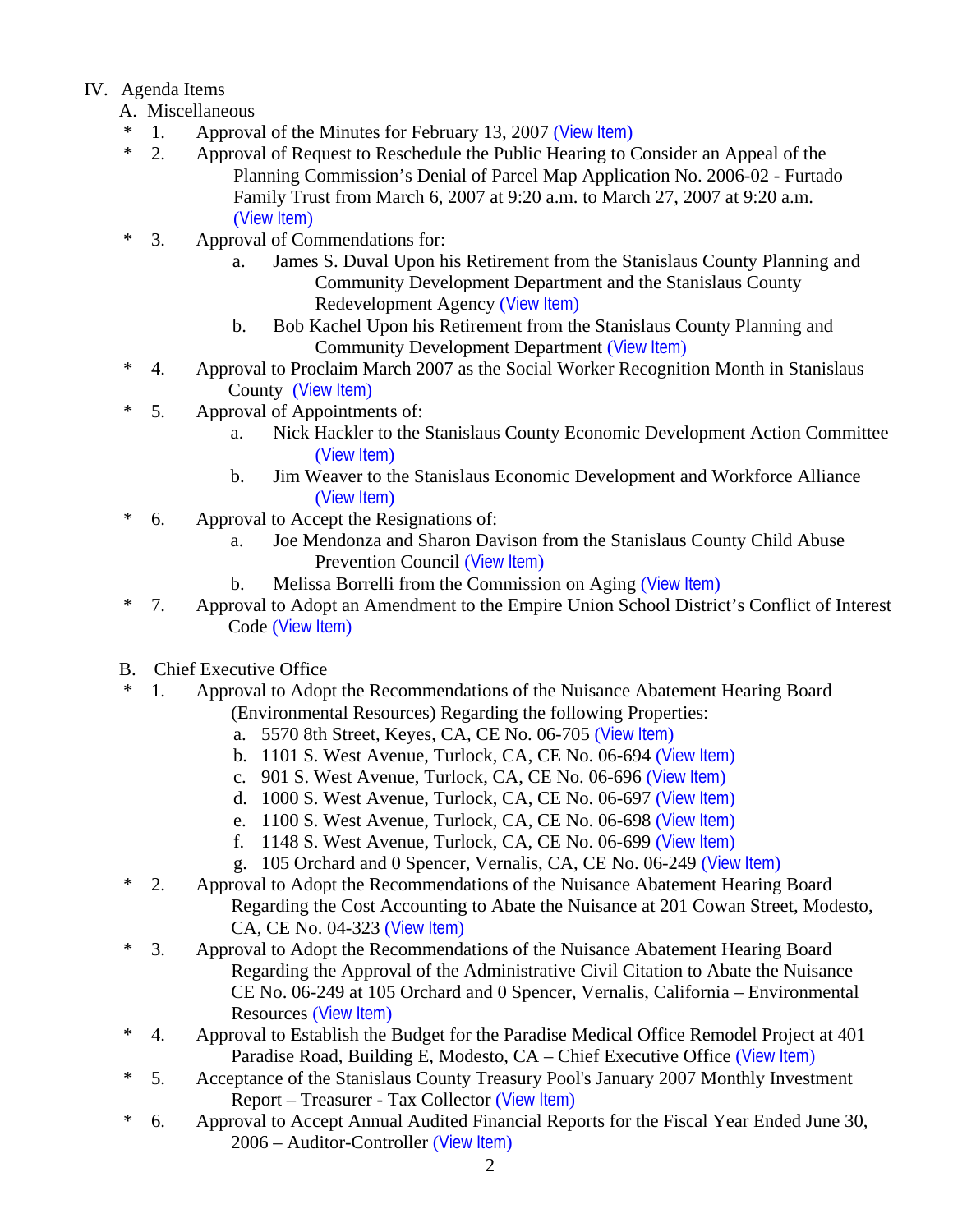- \* 7. Approval of Labor Agreement Between the County and Service Employees International Union (SEIU) Local 535 representing the Community and Health Services Bargaining Unit – Chief Executive Office ([View Item](http://www.co.stanislaus.ca.us/BOS/Agenda/2007/20070227/B07.pdf))
- \* 8. Authorization for the General Services Agency to Negotiate and Sign a Master Agreement for Custodial Services for Stanislaus County ([View Item](http://www.co.stanislaus.ca.us/BOS/Agenda/2007/20070227/B08.pdf))
	- 9. Approval to Enter Into Exclusive Negotiation with a Master Developer Partner for Master Development, Reuse Planning, and Associated Environmental Impact Analysis at the Former Crows Landing Air Facility located on the West Side of Stanislaus County – Chief Executive Office ([View Item](http://www.co.stanislaus.ca.us/BOS/Agenda/2007/20070227/B09.pdf))
- C. Department of Public Works
- \* 1. Approval of Purchase Agreement to Acquire Road Right-of-Way on the Southwest Corner of Albers Road at Dusty Lane from Carol A. Weaver for the Albers Road and Dusty Lane Intersection Improvement Project ([View Item](http://www.co.stanislaus.ca.us/BOS/Agenda/2007/20070227/C01.pdf))
- \* 2. Approval of Purchase Agreement to Acquire Road Right-of-Way on the Southeast Corner of Albers Road and Dusty Lane from Manual J. Silveira for the Albers Road and Dusty Lane Intersection Improvement Project ([View Item](http://www.co.stanislaus.ca.us/BOS/Agenda/2007/20070227/C02.pdf))
- \* 3. Approval of Purchase Agreement to Acquire Road Right-of-Way on the Northeast Corner of Hatch Road and Washington Road from Eric Vernon for the Public Facility Fee Left Turn Channelization Project ([View Item](http://www.co.stanislaus.ca.us/BOS/Agenda/2007/20070227/C03.pdf))
- \* 4. Approval of Purchase Agreements to Acquire Road Right-of-Way on the North Side of Hatch Road West of Parks Road from Thomas Parks for the Public Facility Fee Left Turn Channelization Project ([View Item](http://www.co.stanislaus.ca.us/BOS/Agenda/2007/20070227/C04.pdf))
- \* 5. Approval of Purchase Agreement to Acquire Road Right-of-Way on the Northwest Corner of Hatch Road and Washington Road from Robert Parks for the Public Facility Fee Left Turn Channelization Project ([View Item](http://www.co.stanislaus.ca.us/BOS/Agenda/2007/20070227/C05.pdf))
- \* 6. Approval of the 2007 Stanislaus County Department of Public Works Standards and Specifications Update ([View Item](http://www.co.stanislaus.ca.us/BOS/Agenda/2007/20070227/C06.pdf))
- \* 7. Approval of the Subdivision Improvement Agreement and the Filing and Recording of the Final Map for Vesting Tentative Map No. 2005-08 – Dotson/Brand Subdivision (in Denair) ([View Item](http://www.co.stanislaus.ca.us/BOS/Agenda/2007/20070227/C07.pdf))
- \* 8. Approval of Amendment No. 3 to Agreement No. 2004-1 with Quincy Engineering for Additional Engineering Services for the Traffic Congestion Relief Project "A" (Various Intersection Improvement Projects) ([View Item](http://www.co.stanislaus.ca.us/BOS/Agenda/2007/20070227/C08.pdf))
- \* 9. Approval to Consider and Adopt a Resolution of Necessity to Acquire Real Property or Interest in Real Property by Eminent Domain for the State Route 219 Widening Project, Parcel Owner Phillip Malik, Jr., et al, APN: 078-013-040 ([View Item](http://www.co.stanislaus.ca.us/BOS/Agenda/2007/20070227/C09.pdf))
- \* 10. Approval to Consider and Adopt a Resolution of Necessity to Acquire Real Property or Interest in Real Property by Eminent Domain for the State Route 219 Widening Project, Parcel Owner Sandpoint Ranch, Inc., APN: 003-019-019 ([View Item](http://www.co.stanislaus.ca.us/BOS/Agenda/2007/20070227/C10.pdf))
- D. Department of Planning and Community Development
- \* 1. Authorization to Record a Certificate of Cancellation of Williamson Act Contract No. 78- 3489 – Turlock Sportsman's Club ([View Item](http://www.co.stanislaus.ca.us/BOS/Agenda/2007/20070227/D01.pdf))
- E. County Counsel
- 1. Approval of Resolution Authorizing the Issuance and Sale of Bonds Directly by the Turlock Unified School District ([View Item](http://www.co.stanislaus.ca.us/BOS/Agenda/2007/20070227/E01.pdf))